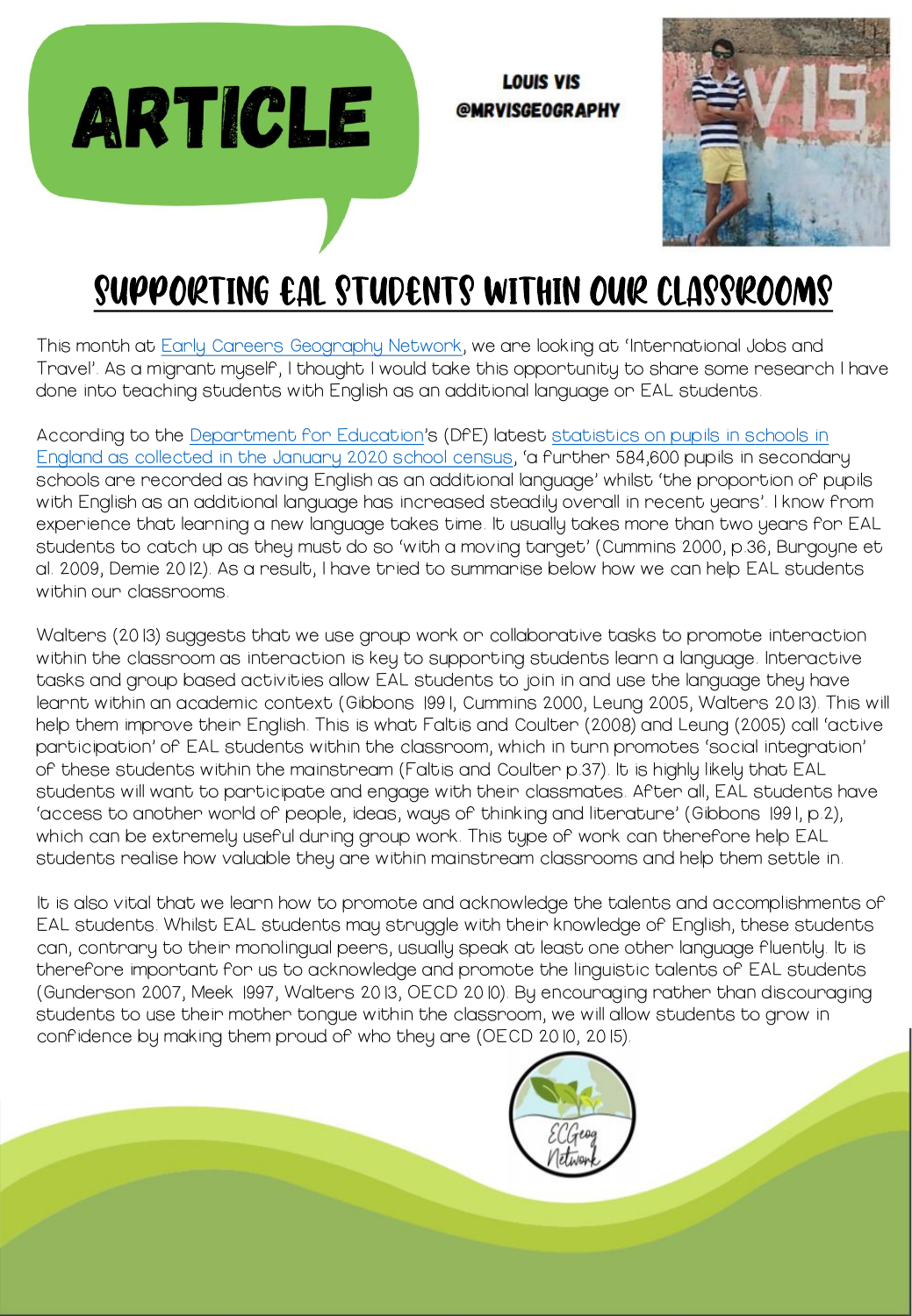



Furthermore, proficiency in a first language will provide EAL students with a strong base to learn an additional language. This is what Cummins (1984) refers to as 'common underlying proficiency' (p.143). If EAL students can understand complex concepts in their first language, it will be easier for them to learn the same concept in an additional language. For example, if a student already knows how to read a clock, it will be much easier for him or her to learn to read a clock in English.

**ARTICLE** 

Additionally, we can also help support EAL students within mainstream classrooms by providing them with clear instructions and explicit explanations (Gibbons 1991, Cameron and Bygate 1997, Cummins 2000, Walters 2013). This will help students understand what is expected of them and develop their comprehension of the English language, which in turn will boost their confidence. However, clear instructions and explicit explanations alone are not enough. Providing EAL students with appropriate visual aids is another way of helping them build a context and relate what they are learning to things they already know and have already seen (Gibbons 1991, Rutter 1994, Meek 1997, Leung 2005, Walters 2013). Similarly, we need to maximise the use of modelling when teaching EAL students within mainstream classrooms (Hawkes 1966, Soni 2013, Walters 2013). This is especially true for beginner EAL students. In the event where the use of clear instructions, explicit explanations and visual aids does not help students understand what is happening within the lesson, modelling activities often helps students understand what is expected of them (Soni 2013). Equally, even if students have already understood the activity, modelling will help support initial instructions and prevent misunderstandings. Once the activity is underway, we also need to acknowledge the fact that EAL students will usually need more time to complete activities. Whilst most of them will have understood the activity, it will take them time to formulate their answers and process new information in their additional language (Gibbons 2002, Soni 2013, Walters 2013).

We may also support EAL students through scaffolding. The use of scaffolding is already common within mainstream classrooms and has been very effective. Applying this method to EAL students can turn out to be just as successful if done in the right way (Burgess and Gore 1990, Leung 1997, Gibbons 2002, Faltis and Coulter 2008). We can for instance build on EAL students' prior knowledge, provide students with bilingual dictionaries or provide them with glossaries of key words (Gibbons 1991, Rutter 1994, Soni 2013, Walters 2013). Supporting EAL students in this way will allow them to better understand what is expected of them and help them fulfil classroom activities. However, for this approach to be successful one must understand that scaffolding should make work accessible to EAL students without simplifying tasks (Gibbons 2002).

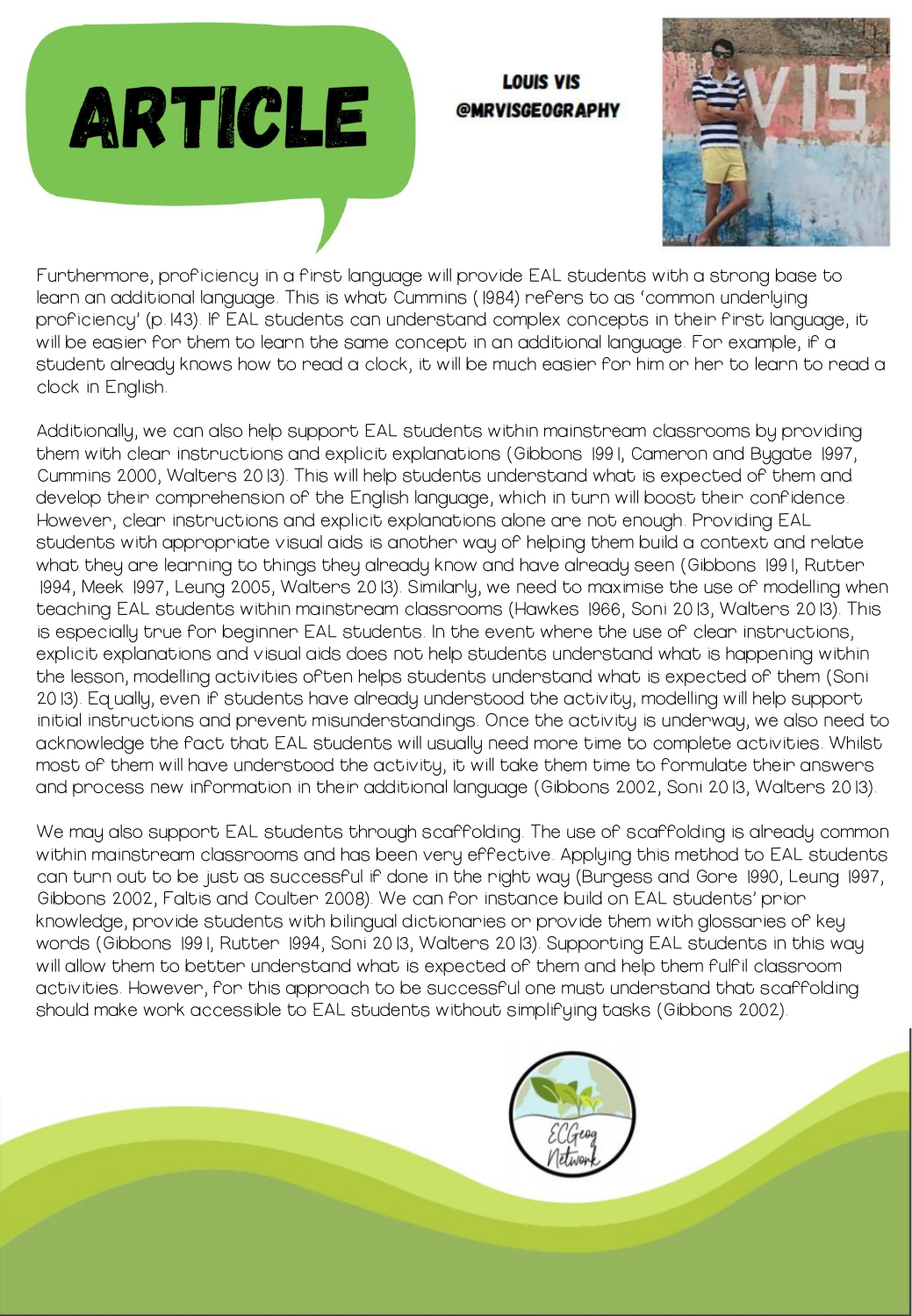

.

## **LOUIS VIS** @MRVISGEOGRAPHY



Indeed, 'it would be counter-productive to give them separate, 'easier' work […] low-level work and the derogatory opinions of other learners around them would serve to limit the students' own expectations of themselves' (Burgess and Gore 1990, p.77).

Ultimately, failing to support these students risks marginalising and isolating them within society, which carries serious long-term implications. In this book, Gunderson (2007) uses the French riots of 2005 to illustrate the consequences of an educational system that fails to provide the necessary support for an increasingly diverse population. Too often those who do not speak the language of their host country are automatically 'ranked at the bottom of the pile, their cultural backgrounds and linguistic abilities not only ignored but regarded as a hindrance to both their progress […] and their achievement in schools' (Meek 1997, p.112). As the number of EAL students continues to grow, failing to support them risks exacerbating current inequalities (Leung 2005). Reference List:

Burgoyne, K., Kelly, J.M., Whiteley, H.E., and Spooner, A. 2009. 'The comprehension skills of children learning English as an additional language'. *British Journal of Educational Psychology.* Vol. 79, No. 4, pp. 735-747.

Cameron, L., and Bygate, M. 1997. 'Key Issues in Assessing Progression in English as an Additional Language', in Leung, C., and Cable, C. 1997. English as an Additional Language: Changing Perspectives. Watford, UK: NALDIC.

Cummins, J. 1984. Bilingualism and Special Education: Issues in Assessment and Pedagogy. Clevedon, UK: Multilingual Matters Ltd.

Cummins, J. 2000. Language, Power and Pedagogy: Bilingual Children in the Crossfire. Clevedon, UK: Multilingual Matters Ltd.

Demie, F. 2012. 'English as an Additional Language Pupils: How long does it take to acquire English fluency?'. Language and Education. Vol. 27, No. I, pp. 59-69.

Faltis, C.J., and Coulter, C.A. 2008. *Teaching English learners and immigrant students in secondary* schools. Upper Saddle River, New Jersey: Pearson.